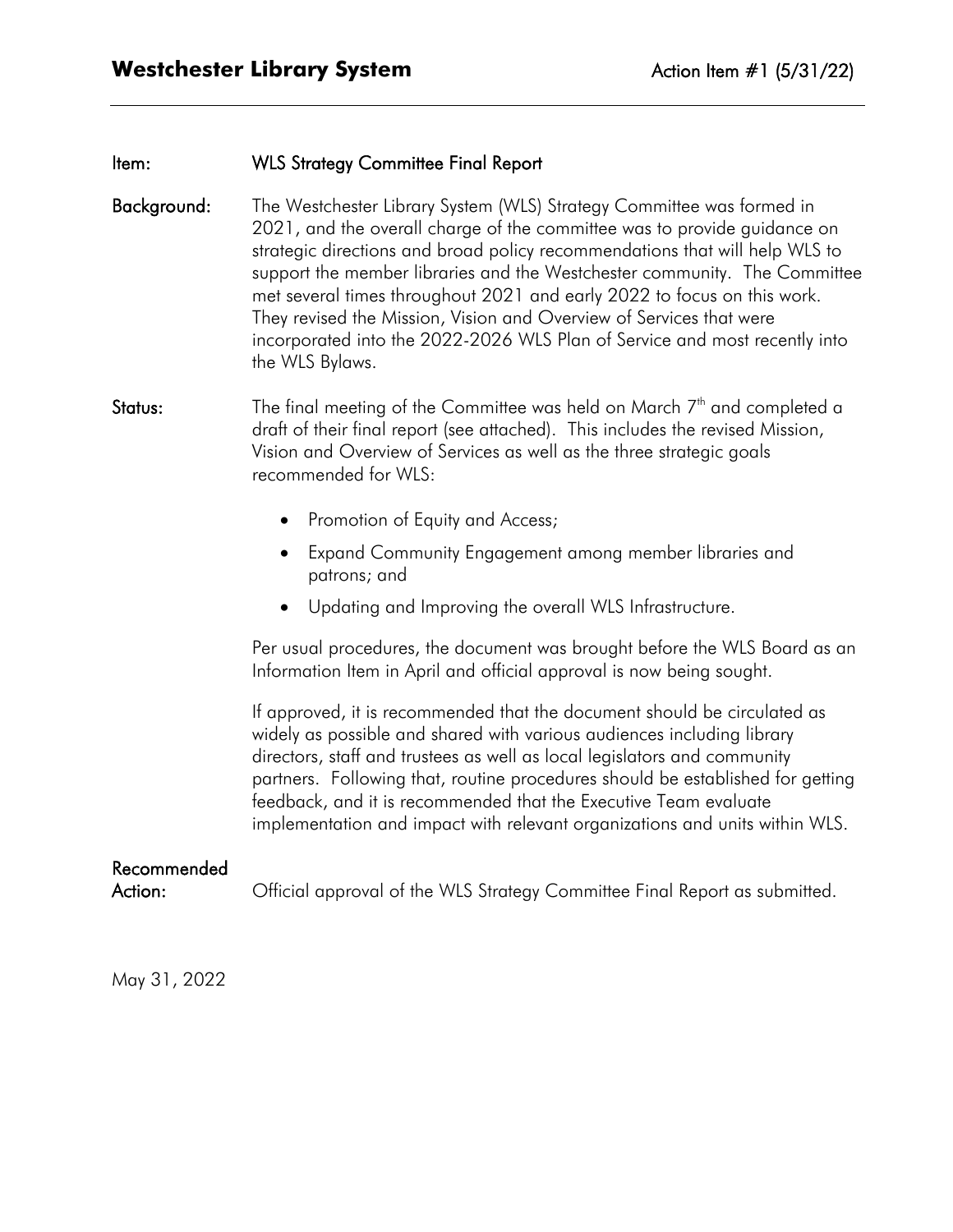# **Westchester Library System (WLS)**

# **2022-2024 Strategy Committee Final Report**

# **Committee Members:**

Karen Zevin (District 1) Jonathon Marshall (District 2) Susan Morduch (District 6) Denise Matthews-Serra (District 11) Karen Kelley (District 12) Julie Mills-Worthey (District 13) Francis Okelo (District 14), Committee Chair Terry Kirchner, WLS Executive Director

# **Committee Charge:**

To provide guidance on strategic directions and broad policy recommendations that will help WLS to support the member libraries and the Westchester community.

## **Outcomes:**

- Overview statement
- **•** Mission Statement
- Vision Statement
- Strategic Plan

## **Recommendations:**

- 1. The revised mission, vision and overview statements and the updated strategic goals should be shared with a broad audience to raise awareness. Audiences to be reached include WLS staff, member library directors and trustees, and county and state legislators.
- 2. The WLS Executive Committee should be charged with ongoing review of strategic goal implementation. The WLS Executive Director will provide quarterly updates on the strategic goals to the full board.
- 3. The strategic goals should be reviewed and updated no later than early 2025 by a special committee of the Board.
- 4. Each WLS Board committee should review the strategic goals and explore ways that the committee could best support the strategic goals and actions.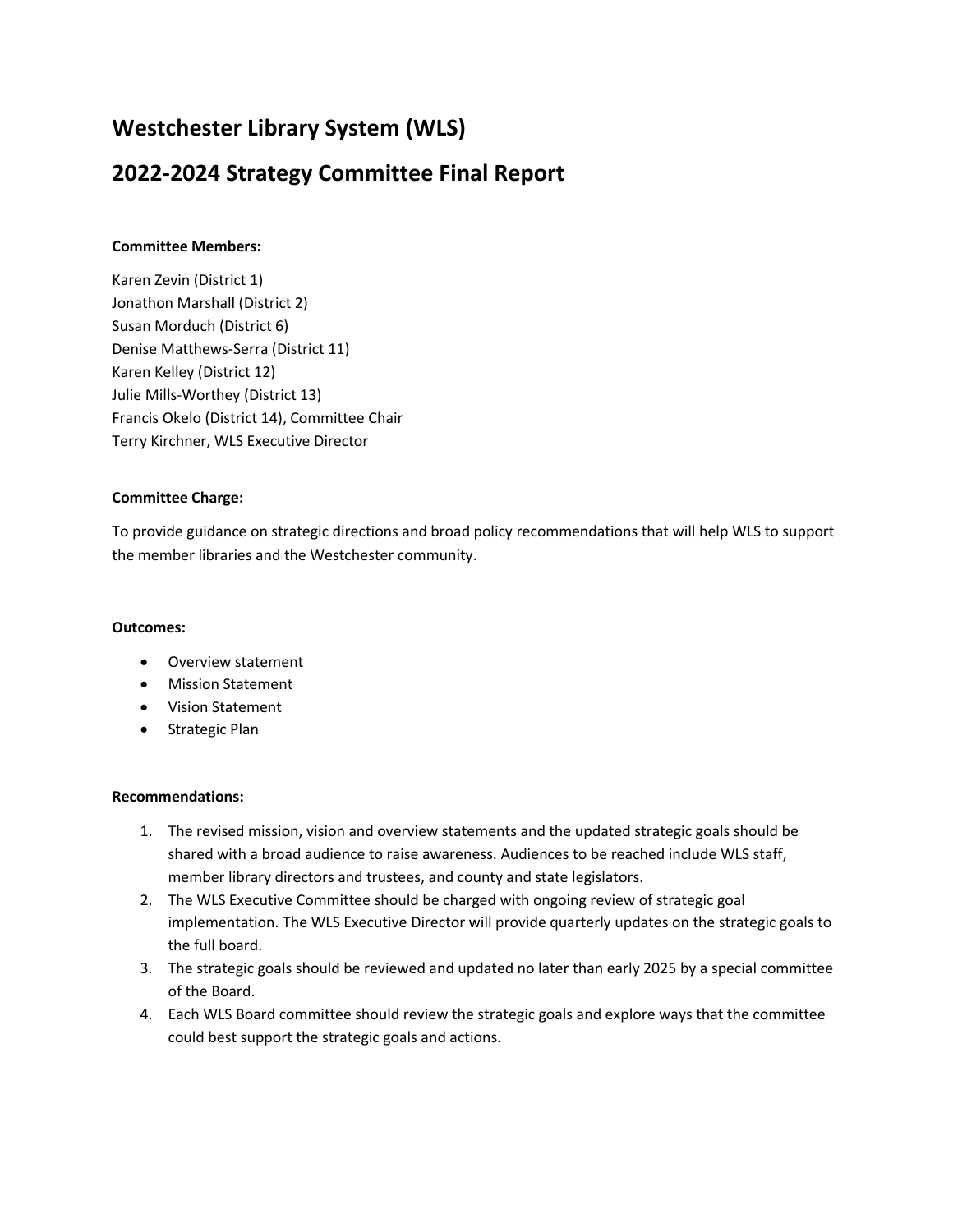# **WLS Overview, Mission and Vision Statements**

#### **Overview:**

A focus on community engagement and outreach provides the framework for programs and services at the Westchester Library System (WLS). It is through partnerships with the member libraries, governmental agencies, service organizations, community members, Westchester County and others that WLS is able to assist them in their efforts to create and grow welcoming, inclusive services and programs for all residents of their community and the County.

WLS works to provide cost-effective approaches for administrative and technology support, cataloging assistance, delivery of materials, training of library staff and trustees, the sharing of digital resources. We do our work with a disciplined focus on equity, diversity and access, which gives our outreach programs and member library activities the broadest reach and relevance. We are committed to providing services for the interest, information and enrichment of all people in the communities we serve.

WLS is one of New York State's 23 public library systems and was established by State Education Law in 1958. WLS is a membership organization comprised of the 38 independent public and association libraries within the geographic boundaries of Westchester County. Each of the member libraries is an independent organization with its own board of trustees, director, staff, policies and chartered service area. WLS strives to help each member library support the specific needs and interests of its community, while also encouraging the development of partnerships that result in more effective and cost-efficient library services throughout the County. To that end, WLS provides ongoing training and professional development for library directors, staff, and library trustees fostering best practices in library services, community engagement, and fiscal responsibility. WLS also provides expert guidance in complying with NYS rules and regulations to member libraries. Additionally, WLS offers robust, community centered outreach programs collaborating with libraries, community agencies and nonprofits to serve the County's most vulnerable populations.

#### **Mission Statement:**

The mission of Westchester Library System (WLS) is to empower lives and communities by connecting people in Westchester County with the resources, services and programs available through WLS and the member libraries.

#### **Vision Statement:**

Westchester Library System (WLS) will promote the love of learning, discovery of new ideas and opportunities for all in Westchester County. It will strengthen the member libraries of Westchester County by enhancing their ability to share information and resources and by supporting a welcoming environment to everyone in the community.